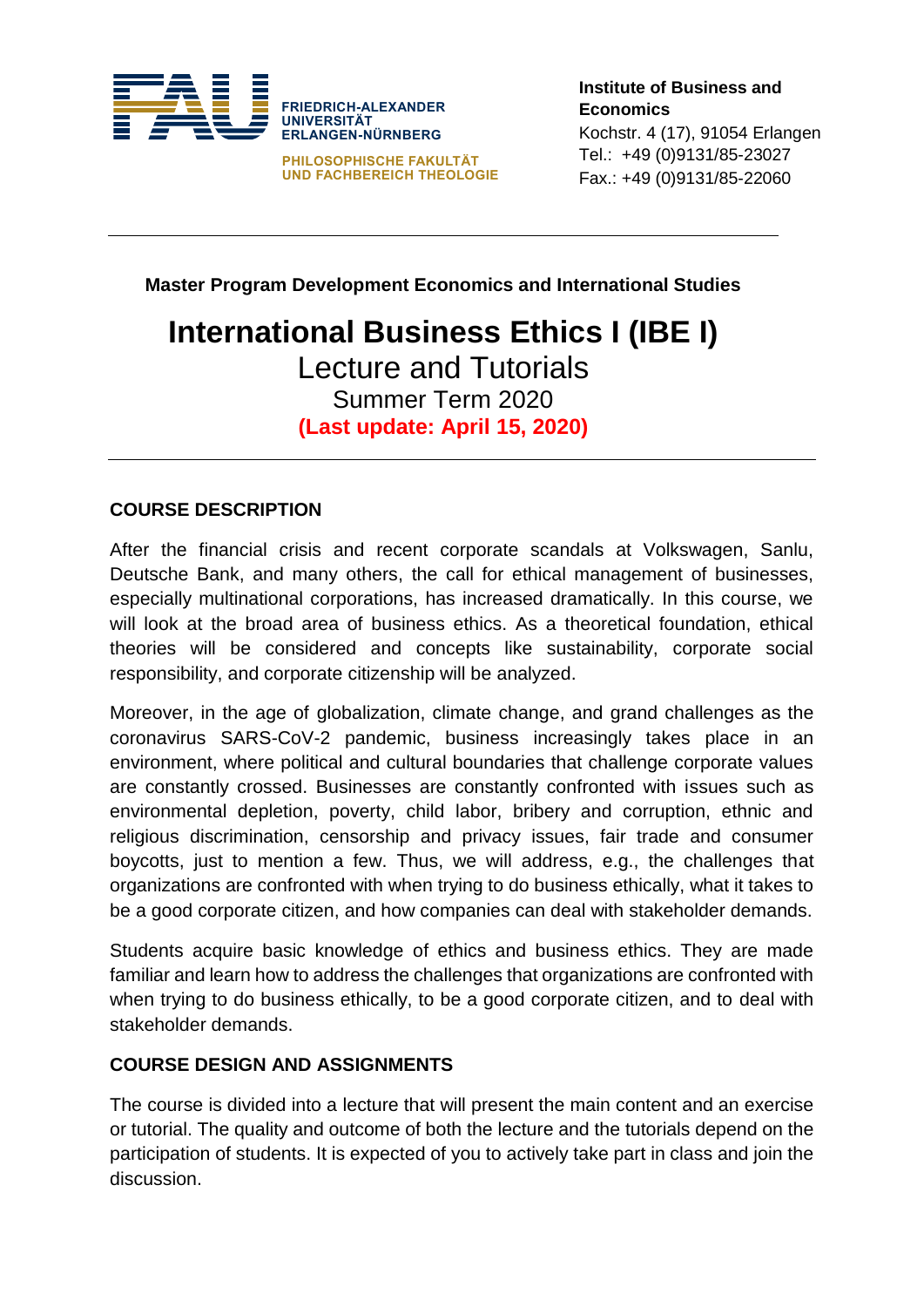In the tutorials, texts will be analyzed and cases will be discussed. These materials are also relevant for the examination. So, we expect students to read the respective materials in advance of every session and take an active role in online discussions.

## **REGISTRATION AND ACCESS TO MATERIALS**

To be able to access the materials of the lecture and tutorials it is necessary that you first register on MeinCampus for the lecture International Business Ethics I (IBE I). Registration is open until April 30, 2020. For the registration, follow this link: **<https://www.campus.uni-erlangen.de/>**

Once you are registered on MeinCampus you will be granted access to the material on the StudOn platform. To access the materials then follow this link:



 **<https://www.studon.fau.de/crs2918365.html>**

### **REQUIREMENTS**

Students should have a basic knowledge of economics and business administration. Having taken previous courses on ethics or business ethics is not required.

#### **TEST AND GRADE SCHEME**

The grade consists of a written test with a duration of 60 minutes. More information regarding the examination will be communicated timely on StudOn.

#### **VENUE AND TIME**

The Bavarian State Ministry of Science and Arts canceled on 10 March 2020, face-toface lectures and tutorials. Consequently, due to the current developments, face-toface lectures and tutorials will not be possible until the Bavarian State Ministry of Science and Arts decide differently. Major efforts are being done to digitalize teaching and tutorials until face-to-face gatherings become possible. A mix of synchrony and asynchrony materials and activities (Webcasts, Videos, Test) will be posted on StudOn during the timeslots of lectures and tutorials. We recommend you to use these timeslots to work with the materials to ensure a constant learning process.

**Timeslot lecture:** Monday 14.15 – 15.45 (First online session 27.04.2020)

**Timeslot tutorials:** Wednesday 13.15 – 14.00

#### **IMPORTANT LINKS**

Please be sure to consult frequently the different sources of information that include updates regarding the activities of the university in times of the corona crisis: <https://www.fau.eu/corona/>

Homepage of the Institute of Economics: [http://www.economics.phil.uni-erlangen.de](http://www.economics.phil.uni-erlangen.de/)